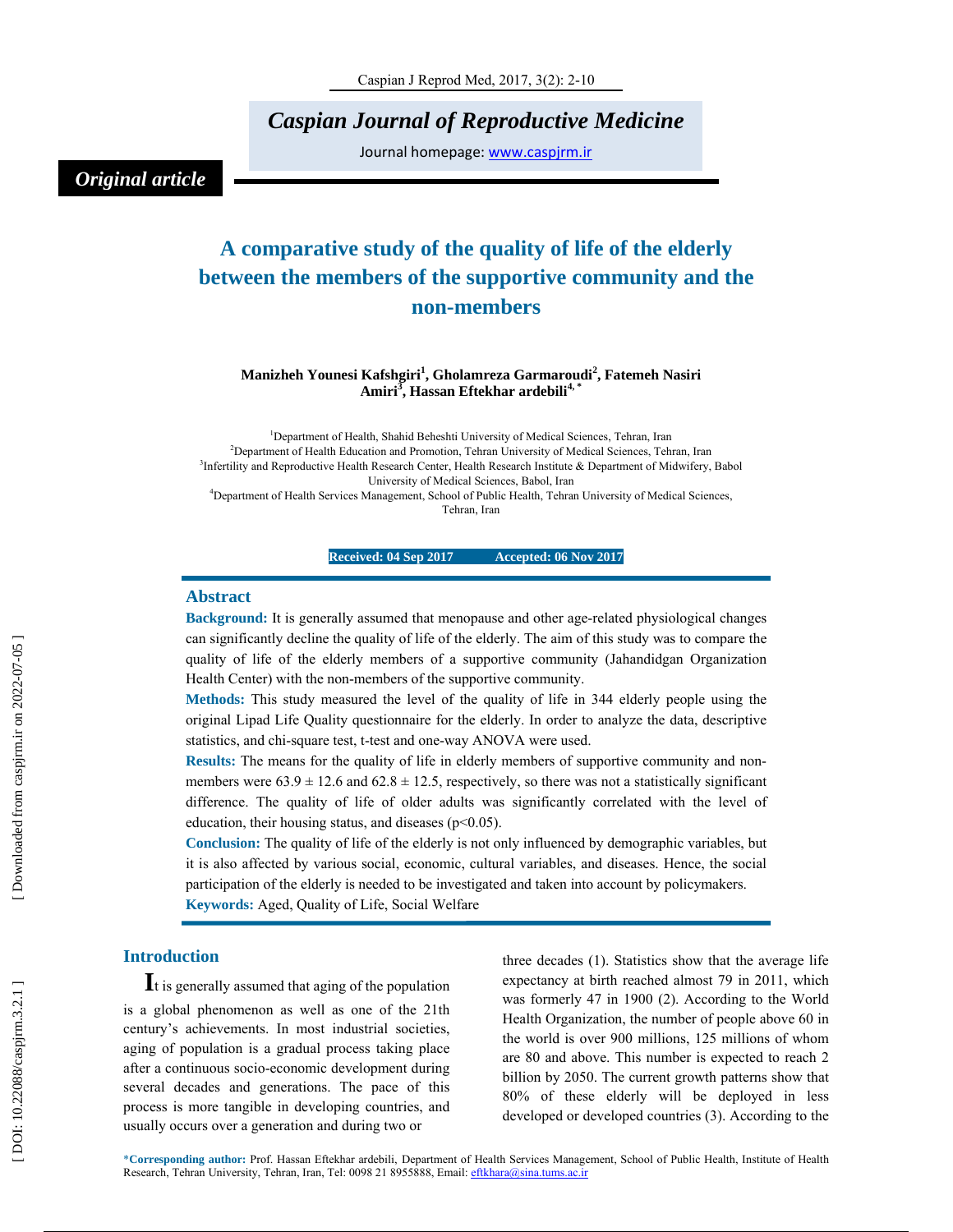documentations of World Health Organization, people aged 60 and above are known as elderly (4) and the countries with an elderly population of 7% or more are classified as countries with aged population (5). Thus, according to 2006 census, with a 7.27 percent population above 60, Iran has become an elderly country (6), in which the number will have reached over 26 millions by 2050 (7). 1.7 % is annually added to the world population, which is an increase of 2.5 % for the population above 65 and more (8). The age of elderly is a part of a biological process, which does not stop, and includes all living creatures, including humans (9). Today, considering the increase in the life span and life expectancy, a more important index, the quality of life, has been raised. The main challenge of hygiene was to survive in 21th century and to have a better quality of life in the present century (10). The quality of life is the perception of individuals about their position in life in terms of culture, the value system in which they live, their goals, expectation standards, and qualities. Therefore, it is a completely mental issue, not visible to others, and it is based on the understanding of the individuals about different aspects of life (11). The quality of life can be affected by several factors. Various studies have reported the relation between variables such as age, education, marriage, occupation, gender, and health status with the mean scores of quality of life differently (12 and 13). The main challenge of hygiene in 21th century is a life with a superior quality (13). Hence, the promotion in quality of life is one of the greatest hygiene goals to improve people's health, especially the elderly and the disabled (7). The problems of the elderly cannot be solved only by one organization and seeks a combination of capabilities and interference of all sectors, including public and private sectors (14). The United Nations Second Summit Declaration on Aging requires the governments to promote, create and secure the access of the elderly to social services based on specific needs of the elderly, and also clarifies the role of families, volunteers, societies and organizations in informal support and care in addition to public services (15).

In our country, paying attention to problems of the elderly has been considered as an important issue in

## Reprod Med

policymaking, and attention to this group has been on the agenda of various organizations in charge of elderly affairs including the municipalities. It has also forced organizations to undertake various programs including the establishment of the elderly centers since 2007 and expand them in various areas of Tehran in an attempt to add a large number of old people to these centers to use their programs. Therefore, the present research aims at determining and comparing the life quality of the elderly members of supportive community (the Jahandidgan Organization Health Center) with similar non-member groups to study the role of social activities in the quality of their lives. The study also strives to pursue the elderly covered by Shahid Beheshti University of Medical Sciences and other organizations located in the areas in terms of their success in improving the life quality, which was accomplished through the collaboration of the municipality.

### **Materials and Methods**

A comparative study was carried out with a sample of 344 elderly people ( ≥60 years old). The Ethics Committee of the Tehran University approved the research protocol for this study. The subjects agreed to participate in the study by giving their informed consents. 174 of them were members of a supportive community (the Jahandidgan Organization Health Center), and 170 elderly individuals were living in their home and were not members of supportive community. The participants were randomly recruited from the community. To collect the data, the researcher was introduced to the health departments located in the areas, covered by Shahid Beheshti University of Medical Sciences (regions 1, 3, 4, 7, 8, 12, 13 and 14). Having attended all the departments and explained the details of the questionnaire, the questionnaire was presented to authorities of health centers for sampling. In general, there are 128 health centers located in the area under the coverage of Shahid Beheshti University of Medical Sciences of Tehran. Two member elderly and two non-member elderly were also randomly considered for each health center, which makes 256 samples for each group and 512 people in total.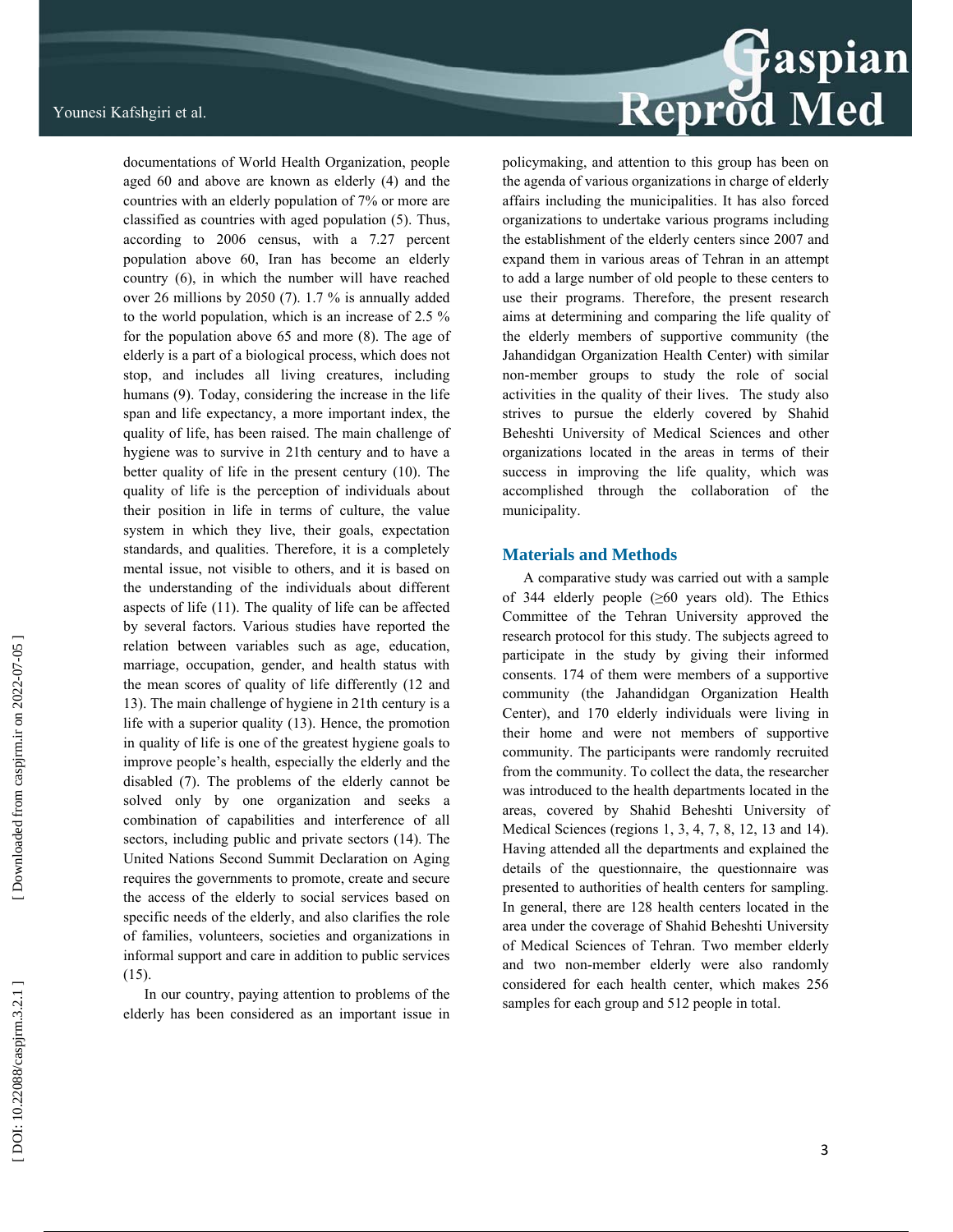### A comparative study of the quality of life …



**Table1.** Demographic Characteristics of the Elderly Members of supportive community (Jahandidgan Organization Health Center) and non-member elderly (N=344)

| <b>Demographic Characteristics</b> |                                               | Organization<br>members |      | Non-member     |          | <b>Total</b>     |                | ${\bf P}$ |
|------------------------------------|-----------------------------------------------|-------------------------|------|----------------|----------|------------------|----------------|-----------|
|                                    |                                               | Number                  | $\%$ | Number         | $\%$     | Number           | $\%$           | value     |
| Gender                             | man                                           | 36                      | 21.6 | 44             | 27       | 80               | 24.2           | 0.24      |
|                                    | woman                                         | 131                     | 78.4 | 119            | 73       | 250              | 75.8           |           |
| Age                                | 60-74                                         | 165                     | 94.8 | 150            | 88.2     | 315              | 91.5           | 0.02      |
|                                    | 75-90                                         | 9                       | 5.1  | 20             | 11.7     | 29               | 8.4            |           |
| Education                          | Illiterate                                    | 17                      | 9.8  | 31             | 18.2     | 48               | 14             | 0.19      |
|                                    | Elementary<br>school                          | 56                      | 32.2 | 47             | 27.6     | 103              | 29.9           |           |
|                                    | Middle school                                 | 36                      | 20.7 | 28             | 16.5     | 64               | 18.6           |           |
|                                    | Diploma                                       | 49                      | 28.2 | 46             | 27.1     | 95               | 27.6           |           |
|                                    | University                                    | 16                      | 9.2  | 18             | 10.6     | 34               | 9.9            |           |
| Marital<br><b>Status</b>           | Single                                        | 9                       | 5.2  | $\overline{4}$ | 2.4      | 13               | 3.8            | 0.35      |
|                                    | Married                                       | 108                     | 62.1 | 110            | 64.7     | 218              | 63.4           |           |
|                                    | Deceased<br>husband-wife                      | 52                      | 29.9 | 54             | 3.8      | 106              | 30.8           |           |
|                                    | Separated or<br>divorced                      | 5                       | 2.9  | $\overline{c}$ | 1.2      | $\tau$           | $\overline{2}$ |           |
| Income<br>Source                   | Wage                                          | 9                       | 5.5  | 10             | 6.4      | 19               | 5.9            | 0.42      |
|                                    | Retirement<br>pension                         | 103                     | 62.4 | 100            | 63.7     | 203              | 63             |           |
|                                    | Free job                                      | 18                      | 10.9 | 12             | 7.6      | 30               | 9.3            |           |
|                                    | Helped by<br>children                         | $\,8\,$                 | 4.8  | 15             | 9.6      | 23               | 7.1            |           |
|                                    | Other                                         | 13                      | 7.9  | 12             | 7.6      | 25               | 7.8            |           |
|                                    | No income                                     | 14                      | 8.5  | 8              | 15.<br>1 | 22               | 6.8            |           |
| Type of<br>housing                 | Personal                                      | 124                     | 72.1 | 130            | 76.9     | 254              | 74.5           | 0.56      |
|                                    | Leased                                        | 36                      | 20.9 | 26             | 15.4     | 62               | 18.2           |           |
|                                    | Belonged to<br>relatives and<br>acquaintances | 5 <sup>5</sup>          | 2.9  | 6              | 3.6      | 11               | $3.2\,$        |           |
|                                    | Public housing                                | $\boldsymbol{2}$        | 1.2  | 4              | 2.4      | $\boldsymbol{6}$ | 1.8            |           |
|                                    | Private housing                               | 5                       | 2.9  | 3              | 1.8      | $\,8\,$          | 2.3            |           |
| Life<br>companions                 | wife-husband                                  | 61                      | 35.3 | 59             | 34.9     | 120              | 35.1           | $0.18\,$  |
|                                    | Children                                      | $28\,$                  | 16.2 | 40             | 23.7     | 68               | 19.9           |           |
|                                    | Relatives                                     | $\overline{3}$          | 1.7  | 6              | 13.6     | 9                | 2.6            |           |
|                                    | Friends                                       | 15                      | 8.7  | $\tau$         | 14.1     | 22               | 6.4            |           |
|                                    | alone                                         | 26                      | 15   | 18             | 10.7     | 44               | 12.9           |           |
|                                    | Husband/wife and<br>children                  | 40                      | 23.1 | 39             | 23.1     | 79               | 23.1           |           |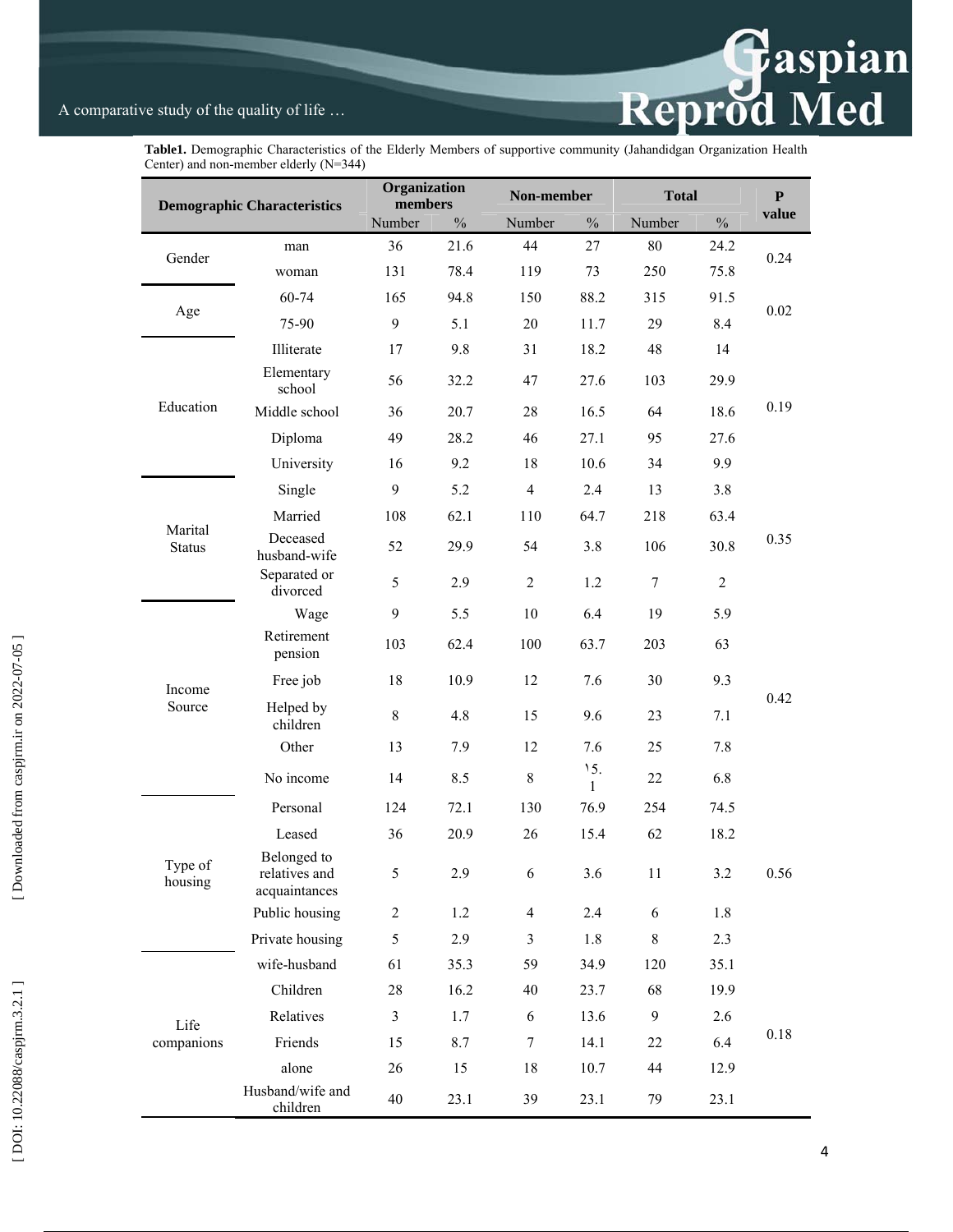

The member elderly were randomly selected from the list of members of Jahandidgan Organization Health Center in the areas under the coverage of Shahid Beheshti University of Medical Sciences regardless of their gender, and two neighboring families residing in the right side of the members' houses were also selected as the non-member elderly. Considering the definition of health-care centers for aging, a number of members were excluded from the research considering their age (under-60) and the absence of criteria to enter the study, and 344 elderly people finally remained (174 members and 17 nonmembers). The size of the sample was determined to be 141 individuals for each group (a total of 282 people), based on sample size formula. Sampling was done in a larger number of elderly due to the probability of a sample drop. The criteria for entering the study included: an over-60 age, willingness to cooperate, residence in the areas covered by Shahid Beheshti University of Medical Sciences of Tehran, nonhospitalization at the hospital or home at the time of completing the questionnaire. The exclusion criteria included: lack of willingness to cooperate at the time of completing the questionnaire, deafness, and mental illness. The data collection tool comprised two sections: a general questionnaire including demographic characteristics, social-economical status in which such variables as age, gender, marital status, education level, income source, housing situation and comrades in life were considered, and Lipad Life Quality questionnaire which was a translation of Lipad Life Quality questionnaire for the elderly. This questionnaire was developed under the auspices of the World Health Organization and was studied by De Leo et al. in cities of Padua and Brescia in Italy, Leiden in Netherlands and Helsinki of Finland (16). Its application is fairly rapid, and it is easy to understand by the elderly with low education and does not require trained personnel (17). The questionnaire has 31 options and studies life quality of the elderly in 7 areas including physical function (5 options), self-care (6 options), depression and anxiety (4 options), mental function (5 options), social function (3 options), sexual function (2 options), and satisfaction with life (6 options). This part of the questionnaire has been designed in Likert form and each question has 4 options from zero (worst case) to three (best case) and has a minimum of zero and a maximum of 93 points. The main questionnaire was the life quality of Lipad elderly people in English, translated and standardized

by Hesamzade et al. in Iran, whose Cronbach's alpha value was calculated to be  $\alpha=0.83$  (18).

*Statistical analysis* 

Descriptive statistics, Chi-square tests, t-test and one-way variance analysis were used for data analysis. The p-value of under 0.05 was considered significant.

### **Results**

Overall, 80 out of 344 subjects were elderly men with an average age of  $64.07 \pm 11.9$  years, and the rest were elderly women with an average age of  $63.3 \pm$ 12.2. The highest frequency of age is related to the age group of 60 to 74, with a frequency of 315 subjects. In this study, the average age is 65.3 5.14 years in the elderly members of Jahandidegan organization, and 66.6 6.12 in non-member elderly group that there was a significant statistical difference among the two groups (p=0.027). But they had no significant statistical differences in rest of the status (Table 1).

The relationship among demographic characteristics in terms of age, gender, marital status, education level, income source, type of housing and life companions in elderly members of Jahandidegan organization and non-member elderly is shown in Table 2 with the average scores of life quality. According to the results from this study, there is a significant statistical relationship among education level, housing situation and illness in both elderly groups with quality of life (P ). There is a significant statistical relationship between average quality of life and marital status in elderly members of Jahandidegan organization (p=0.004). In non-member elderly of the organization, although there was the highest average of life quality among the married couples, there was no significant statistical relationship observed among the quality of life and the marital status. The average scores of life quality among elderly men and women in both groups had no significant statistical difference with each other. The quality of life in both elderly groups, based on different areas of municipality within the coverage of Shahid Beheshti University of Medical Sciences of Tehran (regions 1, 3, 4, 7, 8, 12, 13 and 14), had no significant differences with each other.

Table 3 shows the comparison of life quality average scores and its dimensions in both groups of elderly members of Jahandidegan organization and non-member elderly. The results of the study showed that the total life quality and each of its dimensions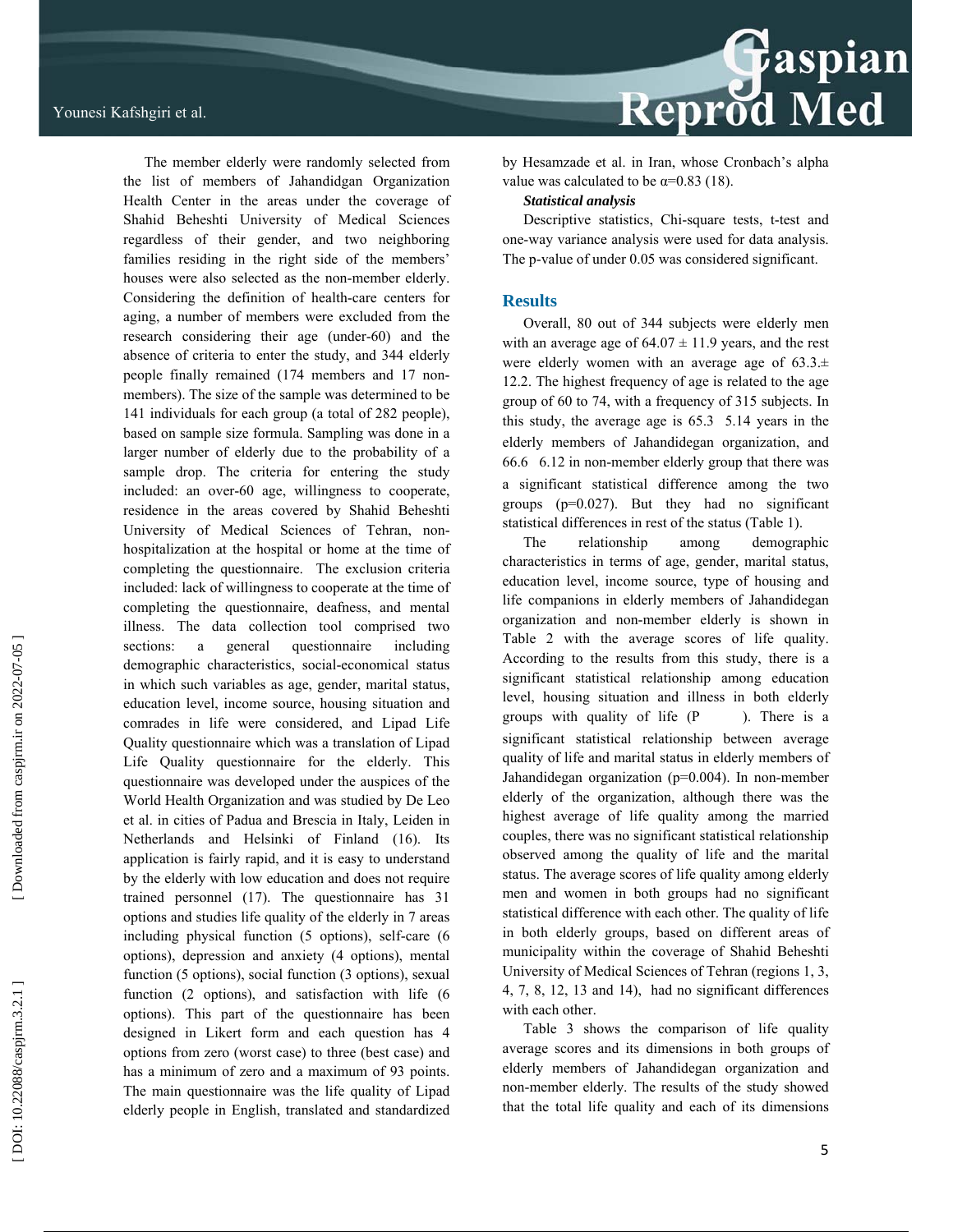among the two elderly groups had no significant statistical differences with each other.

The most common health problems in the two groups of elderly members of Jahandidegan organization and non-member elderly were: heart problems and hypertension (29.1%, 29.7%), muscular, skeletal and movement disorders (19.6%, 19.9%), metabolic problems (13.3%, 14.2%), and digestive problems (10.1%, 9.4%). In term of illnesses, 12.3% of elderly members of Jahandidegan Organization had no diseases, 44.4% had one disease, 26.3% had two diseases, 11.1% had three diseases, and 5.8% had four or more diseases. In the non-member elderly group, 6.6% had no diseases, 47.6% of them had one disease, 22.3% had two diseases, 18.1% had three diseases, and 5.4% had four diseases or more. Most people in both groups were suffering from the same diseases. In terms of daily activities in the two groups of elderly members of Jahandidegan organization and non-member elderly, the most frequent daily activities included: watching television (19.3%), attending mourning ceremonies and mosque (17.9%), walking (17.7%), going to park (11.5%), and meeting relatives and friends (9.4%). In the non-member elderly group, the most frequent activities included: watching television or listening to the radio (23.4%), walking (20.2%), attending mourning ceremonies and mosque (12.7%), going to park (12.1%), and meeting relatives and friends  $(10.4\%)$ .

The most important needs in life in the member elderly group were: the need for cash (17.3%), fun and entertainment (16.4%), hygiene and health (14.9%), companionship for loneliness (12.7%), and vehicle  $(6.7\%)$ .

### **Discussion**

In the present study, the elderly members of Jahandidegan Organization were younger than the nonmember ones, for which the difference was statistically significant. Consistent with the results of our study, age is one of the most important variables in social participation among the elderly. The younger elderly were more involved in social participations (19- 21). Comparing the quality of life in both groups, some demographic factors such as education level, housing status and illness were effective in the life quality of the elderly, through which some problems of the elderly can be addressed or be prevented in future. This can also help us plan to reduce their effects on life quality and take preventive measures.

According to the results of our study, there was a significant statistical relationship between the quality of life and education level. In other words, the increase in education level of people raised their life quality score. Consistent with our study, there is a significant and direct statistical relationship between the quality of life and education level (22- 26), but in a study by Bazrafshan et al. on elderly women members of Jahandidegan Organization of Shiraz City, no significant relationship was observed between the total life quality and education level (14).

In our study, no significant statistical relationship was observed between total life quality and gender in both groups of the elderly, but there was a significant statistical relationship between the quality of life and gender in some studies (23, 27), which is inconsistent with our study. However, the reason for this could be our lack of attention to gender in selecting the samples and the low number of female subjects compared to that of men (21.6% men versus 78.4% women).

According to the results of this study, there is a significant relation between the average of life quality and marital status in elderly members of Jahandidegan Organization. In the non-member elderly, although the highest average of quality of life is observed in married subjects of the group, there is no significant statistical relationship is observed between the quality of life and marital status. In some studies, however, there is a significant relationship among the total average score of life quality and marital status and the life quality total score of the married elderly is higher than other groups (14, 22- 23), which is consistent with our studies.

The results of this research also show a significant relation between the average of life quality and housing status in both groups of elderly members of Jahandidegan Organization and the non-member elderly. According to a study by Hekmatpour et al. on the life quality of elderly women in Arak, a significant relationship was observed between the life quality and the residence type of the studied population (23). Similarly, in the study by Alipour et al. in 2008, there was a significant relationship between the quality of life and housing status. The quality of life in the elderly with personal house was higher than other factors, which makes these two studies inconsistent with our study (24).

The results of this study showed that there was a significant relationship between the average of life quality and the cases of disease in both groups of the member elderly of Jahandidegan Organization and the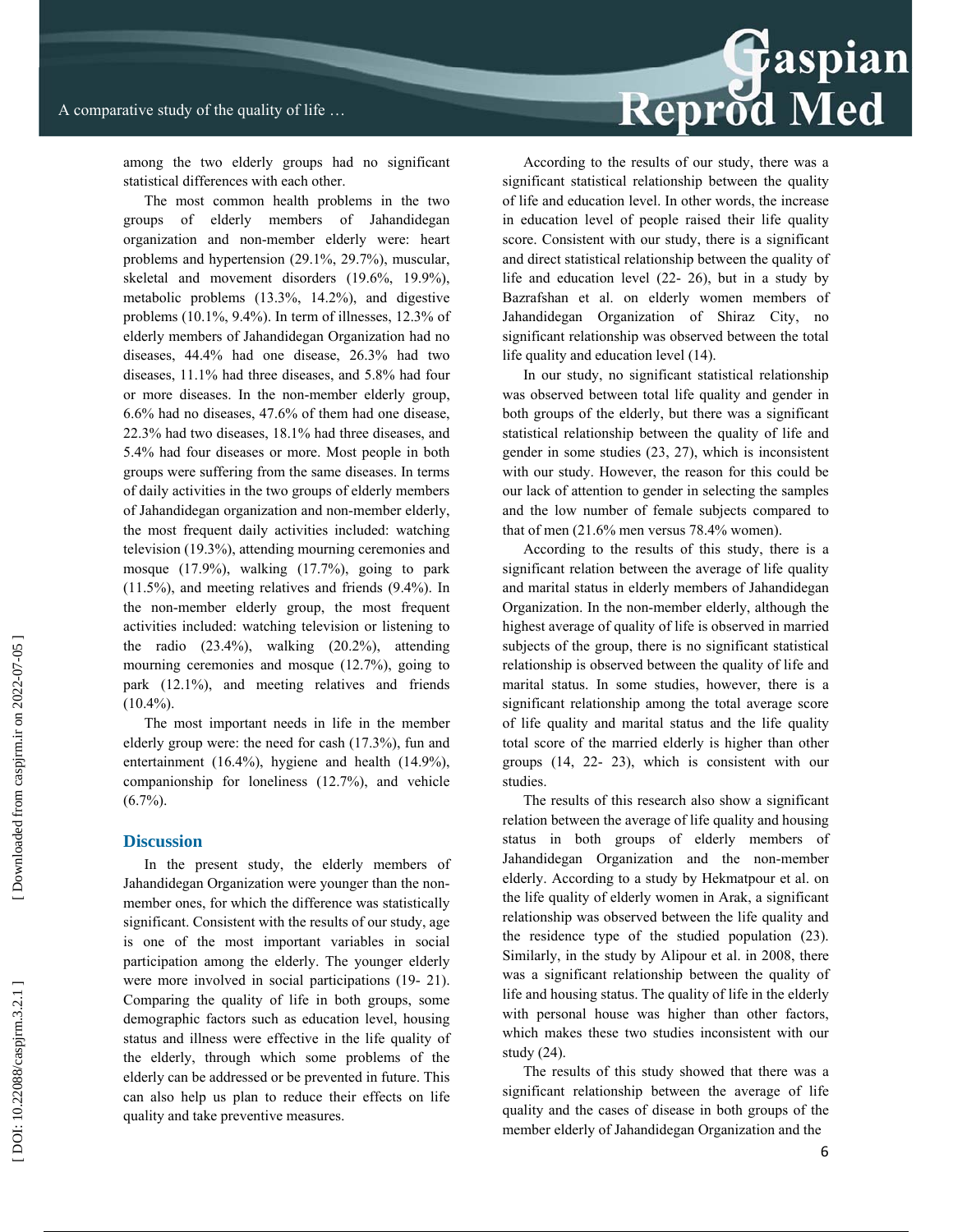# Reprod Med

 **Table2.** Relation of quality of life with demographic characteristics in two groups of the elderly members of supportive community (Jahandidgan Organization Health Center) and non-member elderly (N=344)

| <b>Demographic characteristics</b> |                                | <b>Member elderly</b> |                       |               | Non-member elderly |                       |         |  |
|------------------------------------|--------------------------------|-----------------------|-----------------------|---------------|--------------------|-----------------------|---------|--|
|                                    |                                | Mean                  | Standard<br>deviation | $p-$<br>value | Mean               | Standard<br>deviation | p-value |  |
| Gender                             | Man                            | 62.8                  | 13.32                 | 0.402         | 65.3               | 10.59                 | 0.13    |  |
|                                    | Woman                          | 64.49                 | 11.68                 |               | 62.07              | 12.79                 |         |  |
| Age                                | 60-74                          | 63.99                 | 12.42                 | 0.702         | 63.25              | 11.51                 | 0.20    |  |
|                                    | 75-90                          | 62.33                 | 17.05                 |               | 59.45              | 18.36                 |         |  |
| Education                          | Illiterate                     | 55.71                 | 12.95                 | 0.006         | 55.39              | 15.48                 | 0.004   |  |
|                                    | Elementary school              | 63.13                 | 12.27                 |               | 64.77              | 12.06                 |         |  |
|                                    | Middle school                  | 62.17                 | 12.42                 |               | 63.11              | 10.68                 |         |  |
|                                    | Diploma                        | 67.39                 | 9.25                  |               | 63.8               | 11.33                 |         |  |
|                                    | College                        | 98.63                 | 18.16                 |               | 67.39              | 8.91                  |         |  |
| Marital<br>status                  | Single                         | 51.78                 | 21.07                 | 0.004         | 61.5               | 12.47                 | 0.06    |  |
|                                    | Married                        | 66.02                 | 11.04                 |               | 64.69              | 10.83                 |         |  |
|                                    | Deceased<br>husband/wife       | 61.94                 | 12.84                 |               | 59.11              | 15.03                 |         |  |
|                                    | Separated or<br>divorced       | 60.60                 | 12.07                 |               | 61                 | 4.24                  |         |  |
| Housing<br>status                  | Personal                       | 65.92                 | 11.01                 | 0.023         | 64.71              | 10.71                 | 0.004   |  |
|                                    | Leased                         | 59.28                 | 14.95                 |               | 55.04              | 15.8                  |         |  |
|                                    | Relatives and<br>acquaintances | 56.2                  | 17.69                 |               | 57.67              | 15.41                 |         |  |
|                                    | Public housing                 | 58.50                 | 9.19                  |               | 51.25              | 20.88                 |         |  |
|                                    | Private housing                | 58.8                  | 15.7                  |               | 60.67              | 13.57                 |         |  |
| Health<br>problems                 | non                            | 70.71                 | 11.83                 | 0.001         | 59.09              | 10.35                 | 0.001   |  |
|                                    | One disease                    | 66                    | 10.21                 |               | 66.38              | 10.72                 |         |  |
|                                    | Two disease                    | 64.2                  | 11.47                 |               | 60.57              | 14.94                 |         |  |
|                                    | Three disease                  | 57.11                 | 11.23                 |               | 59                 | 8.73                  |         |  |
|                                    | Four disease and<br>more       | 54.2                  | 15.99                 |               | 53.78              | 13.79                 |         |  |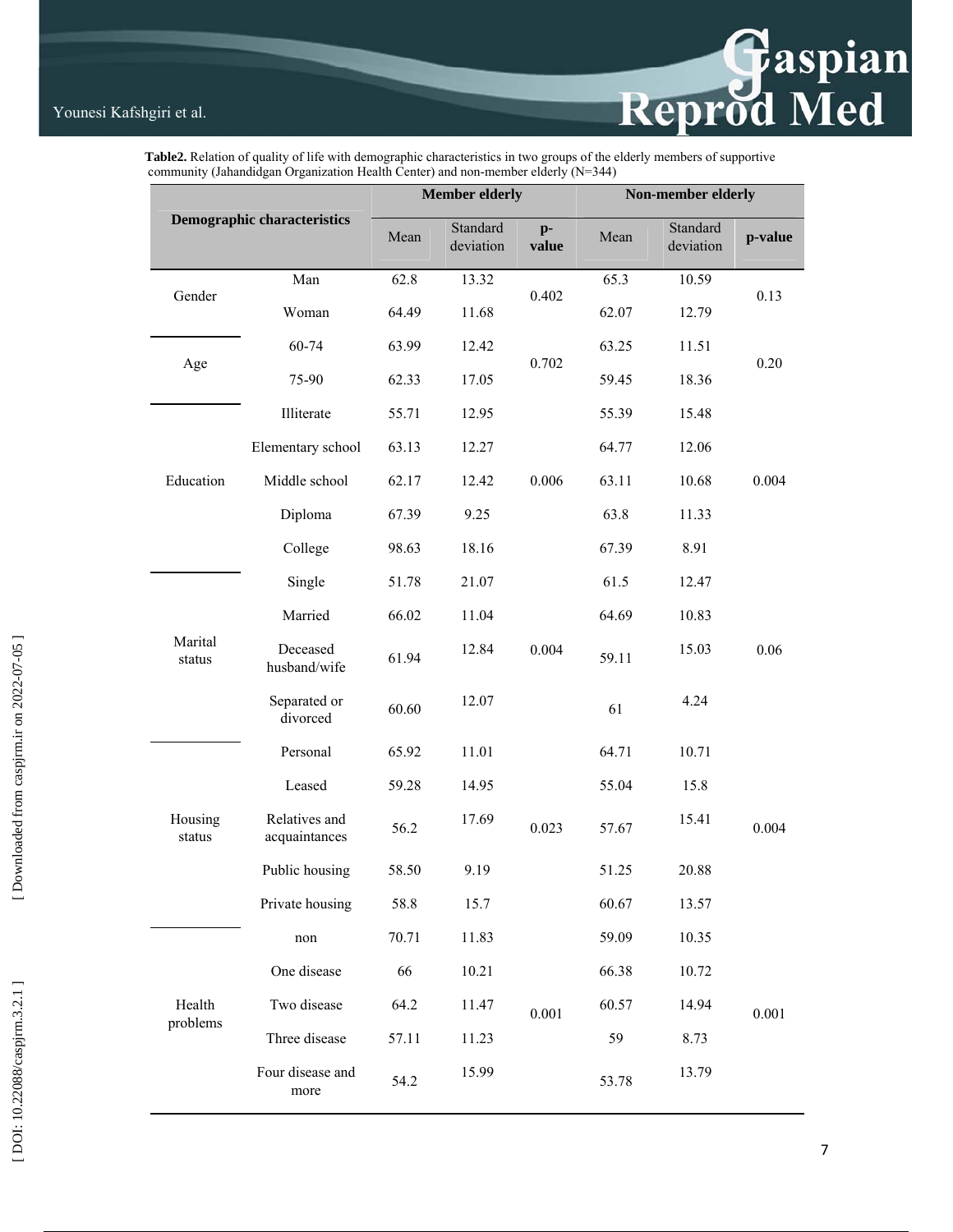

non-member elderly, and that the elderly with higher number of disease had a lower life quality average. Consistent with our research, other studies also found a significant relationship between decrease in quality of life and suffering from chronic diseases (14, 27- 29).

In this study, there was no significant statistical difference among the total average of life quality and each of its domains between the two groups of elderly members of Jahandidegan Organization and the nonmember elderly. The results can convey the managers and policymakers of the society the message that social functions of the two groups had no significant statistical difference with each other. The member elderly, in case of availability of effective supportive programs from the organizations, must have a more successful elderly period and be able to establish and maintain more social relationships with the others. As a result, it is expected to have a better life quality at least in one of its areas, for which there was no statistical difference with the non-member elderly. The elderly people need social protection to be able to confront their illnesses, needs, dependency and loneliness to be optimistic about the future. Considering the changes taking place in the current structure of the society, lots of elderly are exposed to loneliness, social isolation, and constraints in social relationships. In a study by George et al., social support and participation in family and community activities were mentioned as the most important predictors for increasing the quality of life (30). In a study by Alipour et al., social participation had a significant effect on life quality of the elderly. This could imply that the elderly with more social participation experienced a better life quality (25).

No study similar to ours, examining two elderly groups in terms of life quality, has been carried out in our country so far. It seems that, since people's life quality is a function of various social, economic, cultural, employment variables etc., and many factors affecting the life quality of the elderly can also be changed and interfered, then the quality of life can be improved with the lowest costs through knowing these effective factors in every society. For this reason, the municipality of Tehran has been focusing on the social participation issue of the elderly since a few years ago and is trying to persuade the elderly to engage in society and collective activities. Considering the results of the present research and the absence of a significant difference between the life quality of the two groups of the elderly members of the organization and the nonmember elderly, it seems that there is a need to study different dimensions of life quality among the elderly of Tehran. There is also an urgent need for practical plans, based on this need assessment, which could be used as a model to improve the life quality of the elderly throughout the country.

Kaveh et al. proposed the reuse of the physically active and appropriate elderly in vacant jobs in private sectors, childcare centers, as well as such community health activities as child care in health centers, public immunization, improvement programs, or other similar activities to promote the quality of life in the elderly (31). In fact, many of the psychological and social problems of the elderly are related to their abandonment from the family; hence, considering a number of factors affecting the quality of life of the elderly and the impact of involvement in the society, their quality of life seems to increase at the same time with their presence in the organizations, the support conditions of the family, and their involvement in social activities. It seems that if these centers can provide such conditions for the employment of the elderly with the support of the municipality of Tehran, it will have a better impact on the quality of life of the elderly.

According to a study by Mohammadzadeh Asl et al., on ranking the indicators of urban welfare of different areas of Tehran conducted in 2010 (32), different areas of Tehran were classified based on the development level, and regions 1, 2, 3 and 6 had the highest level of urban welfare (areas 1 and 3 are covered by Shahid Beheshti University of Medical Sciences). Assuming that the quality of life in the areas with a higher level of development must also be higher, the present research tried to compare different areas of the municipality covered by Shahid Beheshti University of Medical Sciences (regions 1, 3, 4, 7, 8, 12, 13 and 14) in terms of the quality of life. The results showed that there was no significant statistical difference between these two areas. This suggests that other variables such as employment status, income status, the social statue of people, and other factors in different areas can affect the quality of life. Furthermore, there are different neighborhoods with different levels of economic, social and cultural levels in each area, all of which can affect the quality of life that has not been addressed in this study. Moreover, since the data collection method was based on a questionnaire and the statements of individuals, their honesty can affect the results. This issue was controlled by explaining to them that the contents of the questionnaire were confidential, and that there was no need to mention their names. They were also reassured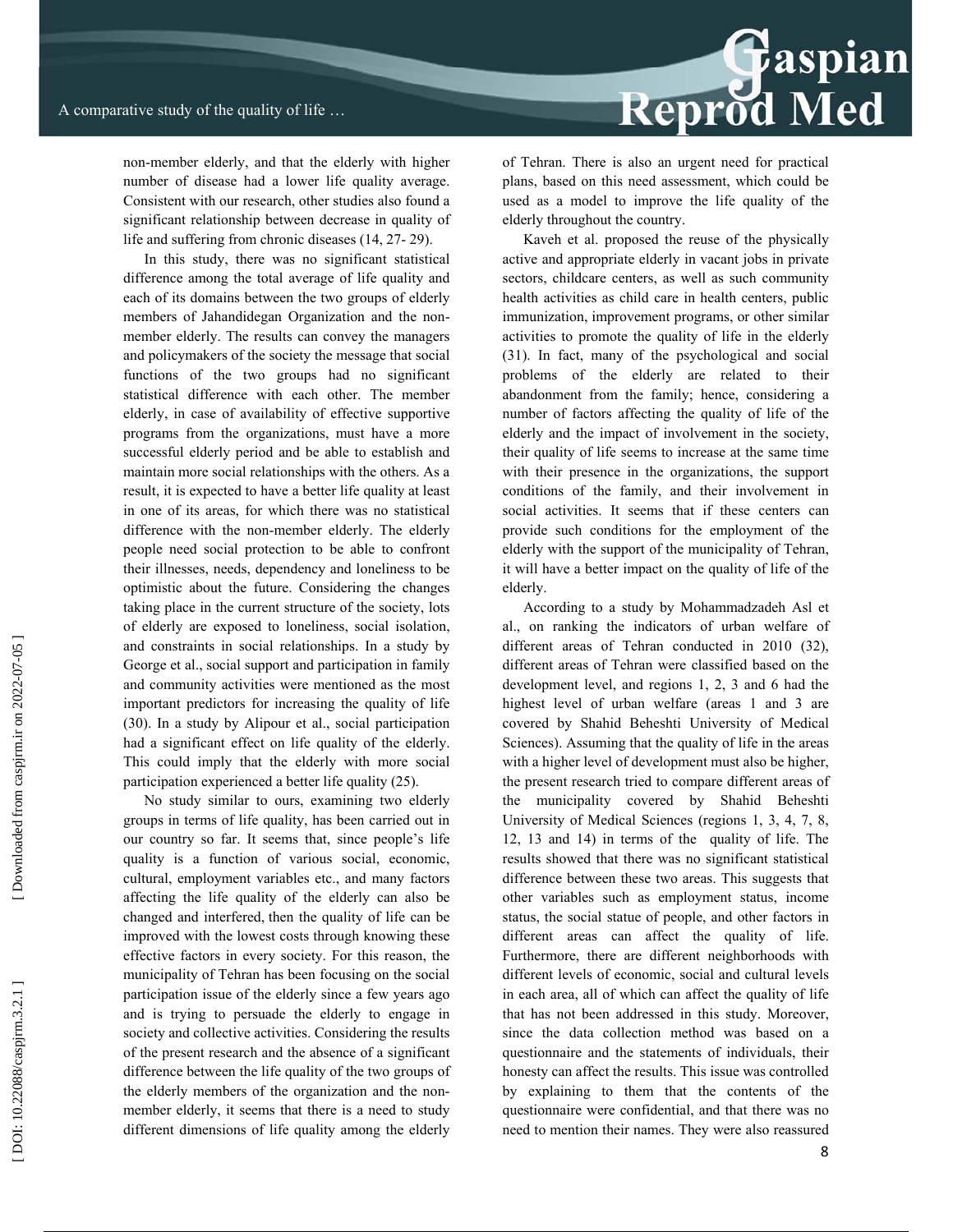

### Younesi Kafshgiri et al.

that the results were used to increase the health level of the elderly in the society.

Considering the fact that there are 354 Jahandidegan Organizations in health centers of Tehran, based on the information obtained from the social municipality deputy of Tehran, and each one covers a large number of the elderly in their own neighborhoods as members, these organizations can, therefore, have an effective role in improving the life quality of the elderly by assessing their needs in different areas of education, life skills, health and treatment needs, etc. They can also modify the life patterns of the elderly covered by them in social, physicals and mental fields and other aspects of the quality of life.

It can be concluded that the quality of life in the elderly, in addition to being impacted by demographic variables, is influenced by several social, economic, cultural, occupational factors, and illnesses. Since the age of elderly is considered as a natural occurrence, a longer life must be accompanied by opportunities for health, participation and security. Therefore, the dimensions of social partnership in programs for the needs of the elderly must be studied and considered by the planners and policymakers of the elderly affairs. It seems that special attention to the health of the elderly, their periodic examinations, necessary self-care trainings, establishing elderly clinics, intersectional collaborations, and governmental policies are essential to improve the health of the elderly and can promote the quality of their lives.

### **Acknowledgment**

The author is grateful to the officials of Social Deputy of Tehran Municipality, especially the expert, Ms. Bidmeshkipour, as well as managers and experts of health departments of the municipalities covered by Shahid Beheshti University of Medical Sciences and Health Services (regions 3, 4, 7, 8, 11, 12, 13 and 14) and authorities of health centers who sincerely helped the author in stage of introducing the samples and completing the questionnaires. The author also expresses gratitude to the staff of Faculty of Health of Tehran University of Medical Sciences, especially the Student Education Unit (MPH).

### **Conflict of interest**

The authors declare that they have no competing interests.

### **References**

1. Fernandez –Ballesteros R. Quality of life: The different conditions, Pychology in Spain,1994;2(1):47- 65.

2. Centers for Disease Control and Prevention and The Merck Company Foundation. The State of Aging and Health in America 2007. The Merck Company Foundation, Whitehouse Station. NJ 2007. Available at: http://www.cdc.gov/aging/pdf/saha\_2007.pdf

3. World Health Organization, Consultation on Global Strategy and Action Plan on Ageing and Health, Ageing and health, Fact sheet N°404, September 2015.

4. Mirzaei M, Shams Qhfrkhy M. Demography of elderly in Iran in according 1335 to 1385 census. Salmand Iranian Journal of Ageing. 2007; 2(5): 326- 331(Persian).

5. Moradi Sh, Fekrazad H, Mousavi MT, Arshi M, The study of relationship between Social Participation and quality of life of old people who are member of senior association of Tehran City in 2011. Iranian Journal of Ageing. 2013;4(3): 41-46.

6. Dadkhah A, Review of aged rendered services in USA and Japan and guidelines for Iran aging. Salmand Iranian Journal of Ageing. 2007; 2(3): 166-176.

7. Zahmatkeshan, N, Akaberian, S, Yazdanpanah S, Khoramroodi R, Gharibi T, Jamand T, Assessing Quality Of Life and related factors in Bushehr's elders. Journal of Fasa University of Medical Sciences, 2012; 2(1): 53-58.

8. Rohani H, Garmaroudi G, Aezam K, Ghouchani HT, Raei M, Viewpoints of the members of the workers' retirement centers in Tehran about elderly day care centers (2012). Journal of Kermanshah University of Medical Sciences. 2014; 17(11): 727-733.

9. Farhadi A, Foroughan M, Mohammadi F, Sahranavard M, The effect of healthy lifestyle educational program on rural elderly's quality of life in Dashti District of Boushehr Province. Iranian Journal of Ageing. 2013; 8(3): 35-43.

10. Coats AJ. Life, quality of life and choice in an aging society. Int J Cardiol. 2001; 78 (1): 1-3.

11. The World Health Organization Quality of Life assessment (WHOQOL): position paper from the World Health Organization. Soc Sci Med.1995;41(10):1403-1409.

12. Vahdaninia M, Goshtasebi A, Montazeri A, Maftoun F, Health-related quality of life in an elderly population in Iran: A population-based study. Payesh. 2005; 4(2): 113-120.

13. Rafati N, Yavari P, Mehrabi Y, Montazeri A. Quality of life among Kahrizak Charity Institutioalized